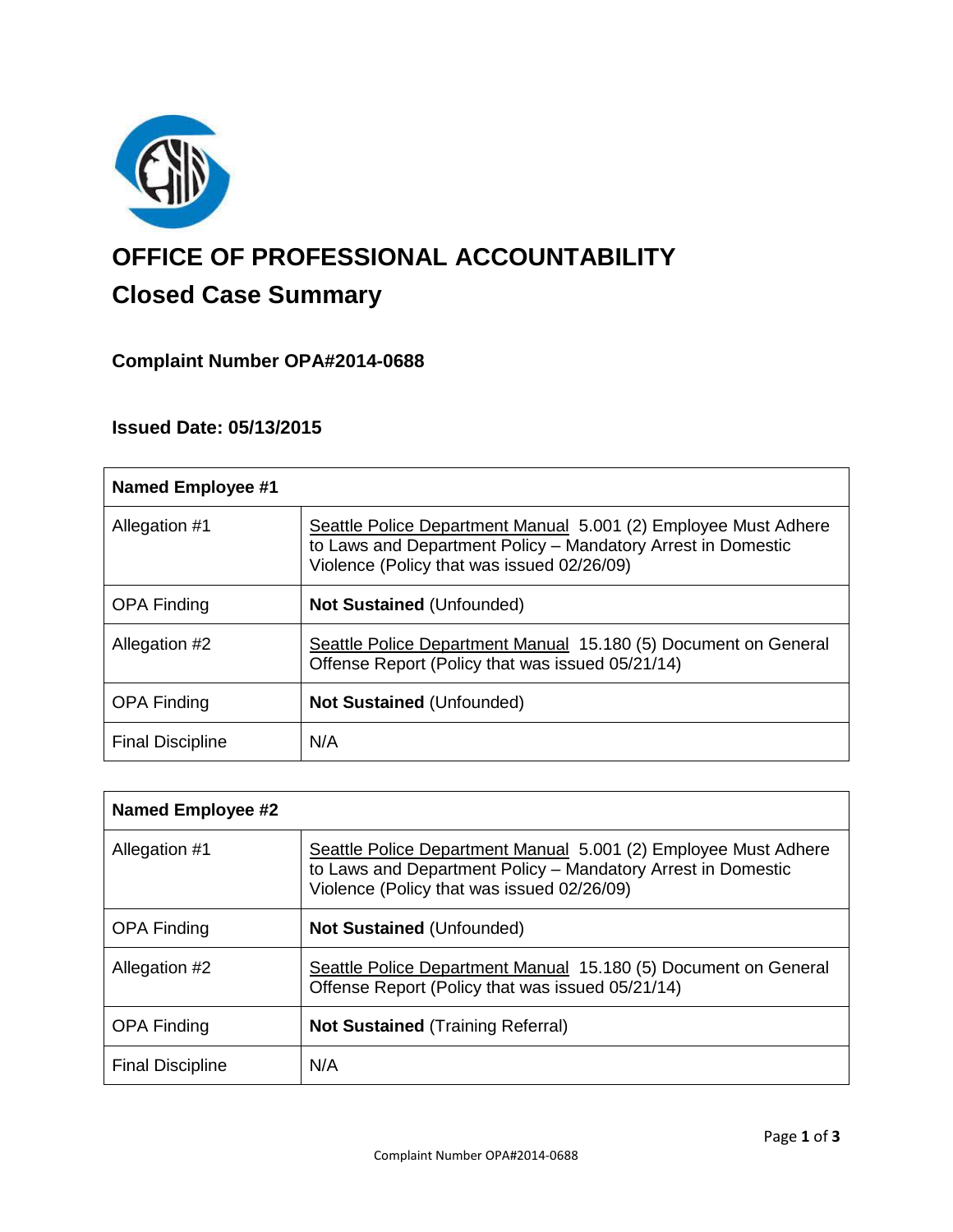| <b>Named Employee #3</b> |                                                                                                                                                                               |
|--------------------------|-------------------------------------------------------------------------------------------------------------------------------------------------------------------------------|
| Allegation #1            | Seattle Police Department Manual 5.001 (2) Employee Must Adhere<br>to Laws and Department Policy - Mandatory Arrest in Domestic<br>Violence (Policy that was issued 02/26/09) |
| <b>OPA Finding</b>       | <b>Not Sustained (Unfounded)</b>                                                                                                                                              |
| Allegation #2            | Seattle Police Department Manual 15.180 (5) Document on General<br>Offense Report (Policy that was issued 05/21/14)                                                           |
| <b>OPA Finding</b>       | <b>Not Sustained (Unfounded)</b>                                                                                                                                              |
| <b>Final Discipline</b>  | N/A                                                                                                                                                                           |

# **INCIDENT SYNOPSIS**

The named employees were dispatched to an anonymous complaint of two males fist fighting. When they arrived both subjects were described to be highly intoxicated and uncooperative with the investigation. It was determined that the two males were in a dating relationship and proceeded with the investigation as a possible domestic violence incident. The named employees were unable to establish the cause of the injuries or determine the primary aggressor. After screening the incident with a supervisor, it was determined that insufficient probable cause existed to make an arrest. The supervisor was on his way to the scene but both males declined to wait to speak with him.

# **COMPLAINT**

The complainant, a supervisor within the Department, alleged the named employees failed to make a custodial arrest during "mandatory arrest domestic violence situation."

# **INVESTIGATION**

The OPA investigation included the following actions:

- 1. Review of the complaint email
- 2. Review of In-Car Video
- 3. Search for and review of all relevant records and other evidence
- 4. Interviews of witnesses
- 5. Interviews of SPD employees